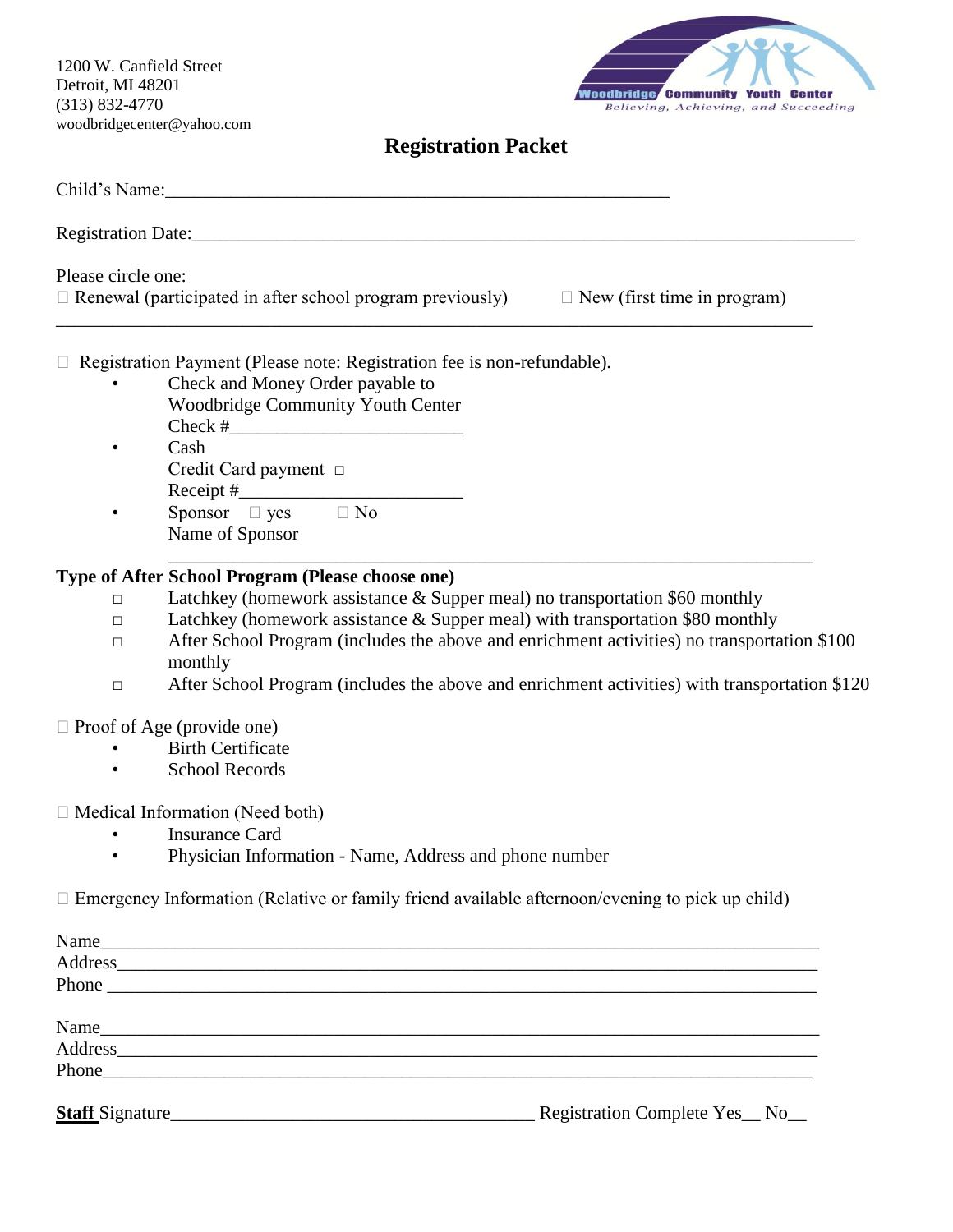#### **REGISTRATION**

(age 5(and in Kindergarten) to 14)

|  |                                                                                                        | (Please print) |  |  |  |  |  |
|--|--------------------------------------------------------------------------------------------------------|----------------|--|--|--|--|--|
|  |                                                                                                        |                |  |  |  |  |  |
|  |                                                                                                        |                |  |  |  |  |  |
|  |                                                                                                        |                |  |  |  |  |  |
|  |                                                                                                        |                |  |  |  |  |  |
|  |                                                                                                        |                |  |  |  |  |  |
|  | Ethnicity: ___________African American __________Hispanic ____________Middle Eastern ___________Native |                |  |  |  |  |  |
|  | American Caucasian Asian/Pacific Islander                                                              |                |  |  |  |  |  |
|  |                                                                                                        |                |  |  |  |  |  |
|  |                                                                                                        |                |  |  |  |  |  |
|  |                                                                                                        |                |  |  |  |  |  |
|  |                                                                                                        |                |  |  |  |  |  |
|  | Is this student eligible for DHS/FIP/FAP (Circle one) Y / N                                            |                |  |  |  |  |  |
|  |                                                                                                        |                |  |  |  |  |  |
|  |                                                                                                        |                |  |  |  |  |  |
|  |                                                                                                        |                |  |  |  |  |  |
|  |                                                                                                        |                |  |  |  |  |  |
|  |                                                                                                        |                |  |  |  |  |  |
|  |                                                                                                        |                |  |  |  |  |  |
|  |                                                                                                        |                |  |  |  |  |  |
|  |                                                                                                        |                |  |  |  |  |  |
|  | <b>Emergency Contact</b> (two adults other than parent/guardians)                                      |                |  |  |  |  |  |
|  |                                                                                                        |                |  |  |  |  |  |
|  | 2. Name: Phone: Phone:                                                                                 |                |  |  |  |  |  |
|  |                                                                                                        |                |  |  |  |  |  |

Transportation is provided for children from the following schools: Burton International, Golightly Elementary, Spain Elementary/Middle, UPA middle and elementary schools, Henry Ford Academy and Plymouth Educational Center. Please complete transportation form if you need this service.

How did you hear about the Woodbridge Community Youth Center? School / friend / parent / flyer / website/ other\_\_\_\_\_\_\_\_\_\_\_\_\_\_\_\_\_\_\_\_\_\_\_\_\_\_\_\_\_\_\_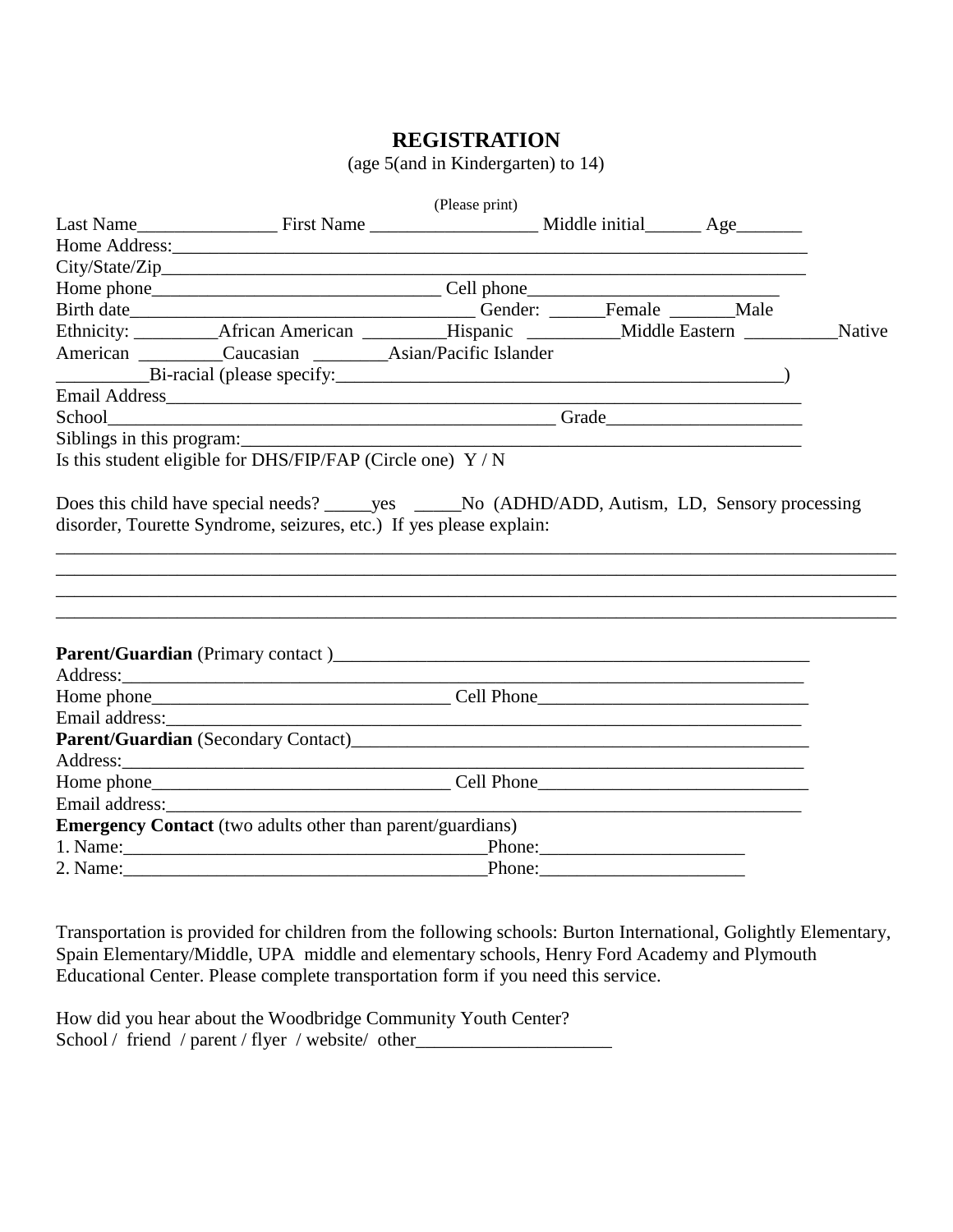## **Hours of Operation Monday—Friday 3:00pm—6:00pm Parent Pick Up Instructions**

- 1. Parent pick-up for after-school enrichment program students is 6pm. Students will be released from their enrichment activities at 5:55pm and will be ready for pick-up at 6pm.
- 2. Latchkey students are available for parent pick-up from  $4:30 6:00$  pm. Please note that latchkey students do not participate in enrichment activities.
- 3. If you would like you child to walk home, we will need a letter from the parent stating the permission for your child/children to leave without adult supervision.
- 4. Students are required to be picked up no later than 6:00pm Monday through Friday.

4. Parents who pick-up their child/children after the above stated time of 6:00pm will be billed at \$1.00 per minute, per child (cash payments only), starting at 6:10pm Monday through Friday payable same day as late pick-up.

6. Students must stop at the sign-in desk upon entering and exiting the building.

7. Students must wait for parents inside the building. There is no congregating (loitering) allowed outside the doors of the facility.

8. After school enrichment program begins on September 8, 2014 and will conclude on June 5, 2015.

# **DRESS CODE**

#### **Male**

**Hats off in building, No "Do" – Rags,** 

**No Sagging pants (must wear pants with belt at the waist), No Bare Tanks, No tank undershirts ("wife beaters"), Must wear a shirt while in the building, No drug symbols on clothing, No inappropriate or provocative language on clothing**

### **Female**

**No halter tops, Nothing strapless, No bare mid-drifts, No cut-up jeans, Shorts and skirts can be no more than 4" above the knee, No spaghetti straps No inappropriate or provocative language on clothing, No low rise jeans or shorts, No symbols of drugs**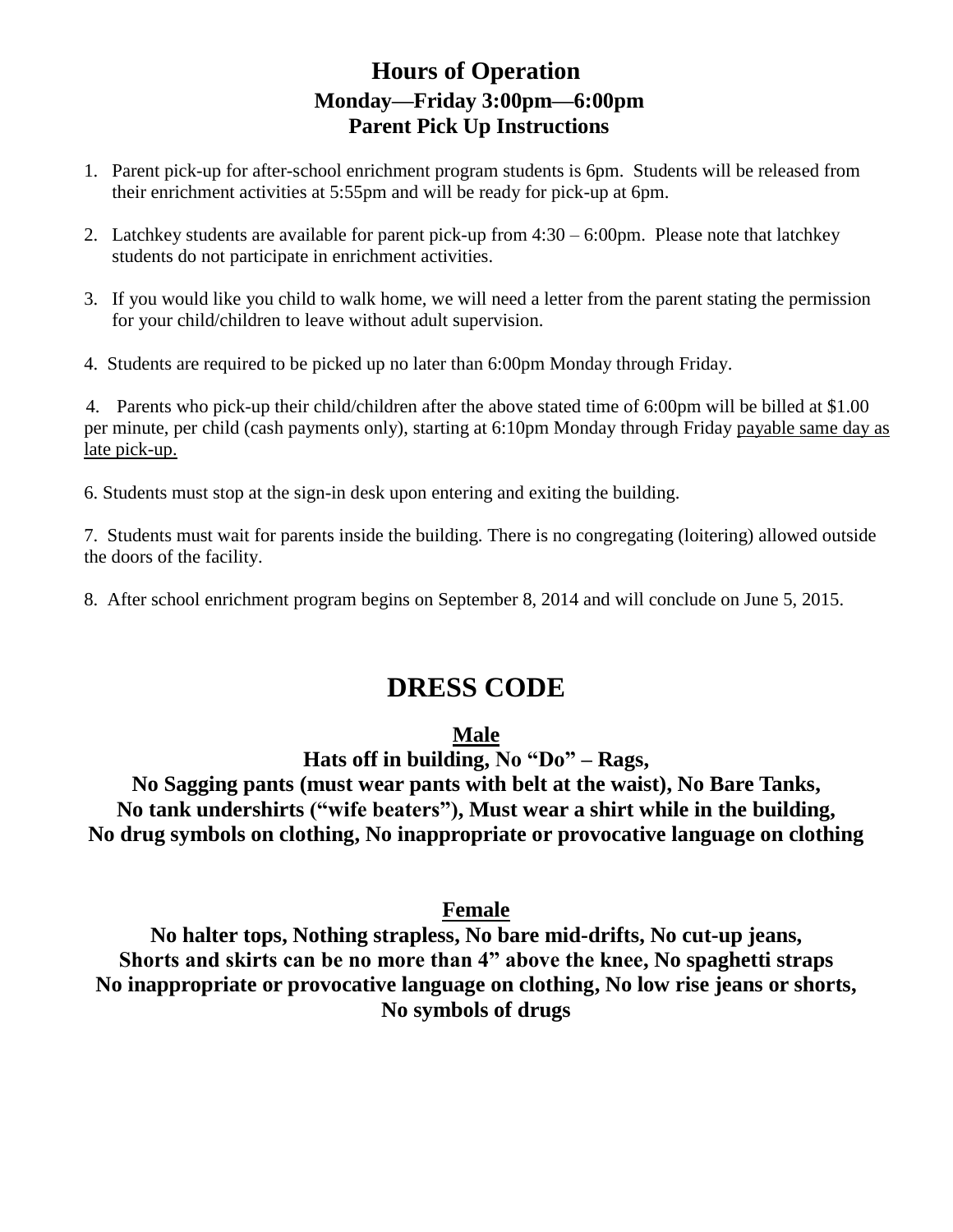## **Rules and Regulations** (update effective 8-18-13)

■ Registration and membership fees must be current for student to participate in the program.

■ All after school enrichment students are expected to participate in the full range of activities and classes that are offered.

All students are required to complete at least one homework assignment or assigned academic worksheet daily.

■ Students are to respect each other and those in authority (tutors, instructors and administration).

Loitering in halls is not permitted. Cell phone use is not permitted during homework (unless used as a calculator or dictionary) or enrichment activities.

WCYC is a bully-free zone. No bullying behaviors are permitted (verbal abuse, physical abuse, racial abuse, cyber bullying). Anyone caught engaging in these behaviors will be removed from the program permanently.

■ Fighting and profane language is strictly prohibited.

After school enrichment program students are encouraged to stay the duration of the program hours. Early pick-ups prevent students from receiving the full benefit of the enrichment program, hinders instruction and disrupt the classes.

■ Hours of operation and dress code will be strictly adhered to.

#### ■ **Monthly payments are due prior to the beginning of the beginning of the month. Students will not be admitted into program nor will transportation be provided until it is paid.**

Transportation payments are due in advance of services provided. Please also note that van pickup does not include going inside the school to pick-up. Children must be old enough to meet the van at curbside.

*Parents are to notify the office as soon as possible in the event the student is not at school and transportation is not needed. Students need to be at the pick-up site on time, the van cannot sit and wait or come back and pick them up later.*

**Please note that transportation is billed on a monthly basis, whether or not your child rides the vans due to sickness or alternative plans made by the student and/or parent (the space is reserved for them and therefore prevents us from providing the service to others). However, you will not be billed for transportation services when the after school/latchkey program is not in session. Should you decide that transportation services are no longer required for your child(ren), one week notice in writing is required.** 

Your signature below indicates that you understand and will adhere to the rules and regulations.

Student Signature \_\_\_\_\_\_\_\_\_\_\_\_\_\_\_\_\_\_\_\_\_\_\_\_\_\_\_\_\_\_\_\_\_\_\_\_\_\_\_\_\_\_\_\_\_\_\_\_\_\_Date\_\_\_\_\_\_\_\_\_\_

Parent/Guardian signature extendion that the set of the set of the set of the set of the set of the set of the set of the set of the set of the set of the set of the set of the set of the set of the set of the set of the s